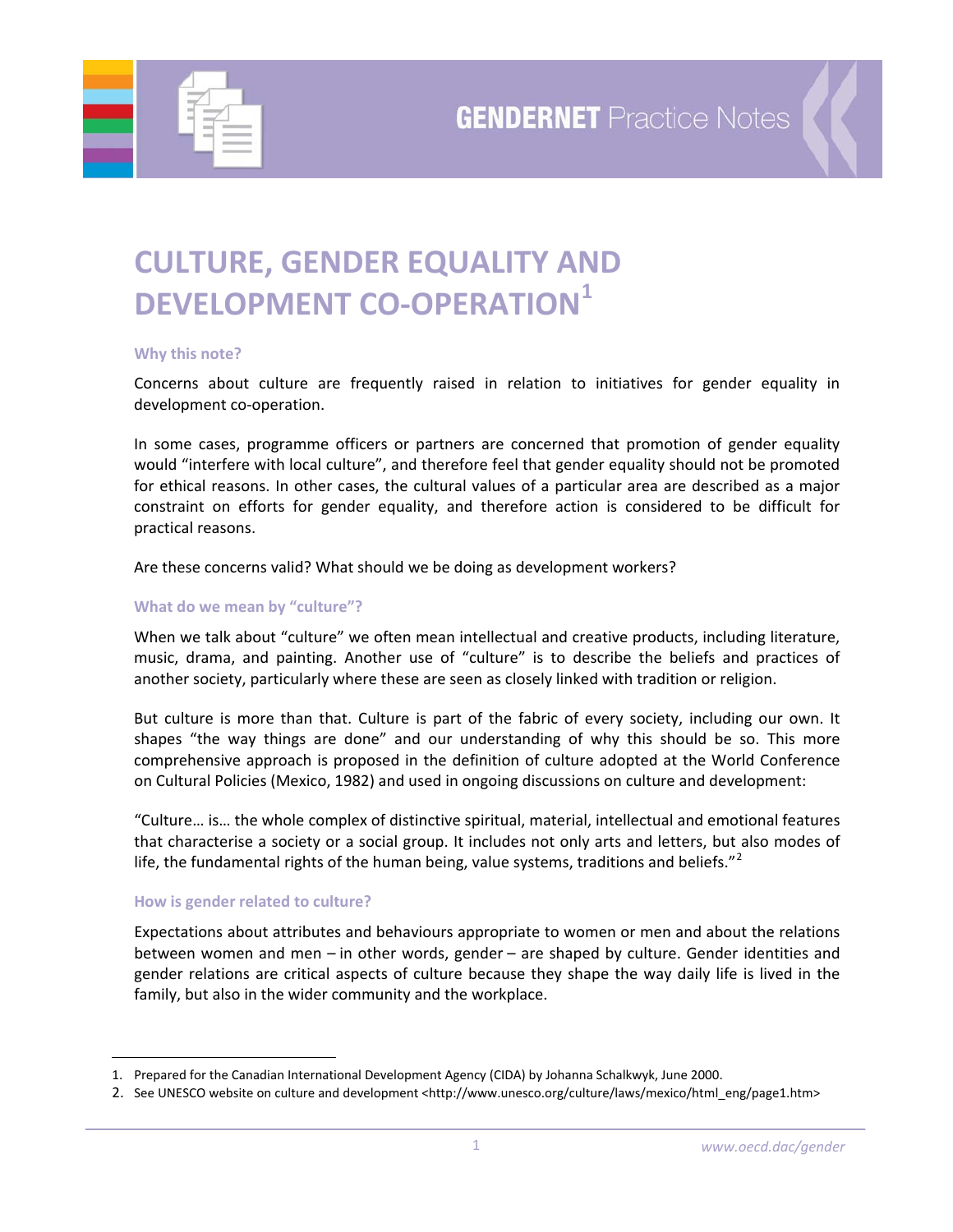Gender (like race or ethnicity) functions as an organising principle for society because of the cultural meanings given to being male or female. This is evident in the division of labour according to gender. In most societies there are clear patterns of "women's work" and "men's work," both in the household and in the wider community – and cultural explanations of why this should be so. The patterns and the explanations differ among societies and change over time.

While the specific nature of gender relations varies among societies, the general pattern is that women have less personal autonomy, fewer resources at their disposal, and limited influence over the decision‐making processes that shape their societies and their own lives. This pattern of disparity based on gender is both a human rights and a development issue.

## **Are cultures and traditions unchanging?**

Societies and cultures are not static. They are living entities that are continually being renewed and reshaped. As with culture more generally, gender definitions change over time. Change is shaped by many factors.

Cultural change occurs as communities and households respond to social and economic shifts associated with globalisation, new technologies, environmental pressures, armed conflict, development projects, etc. For example, in Bangladesh, changes in trade policies allowed for the growth of the garment industry, which drew large numbers of women into the urban labour force. This process has involved a reinterpretation of the norms of purdah (female seclusion) by the women entering this employment and by their families. The much greater visibility of women in cities such as Dhaka is also influencing public perceptions of possible female roles in the family and the workplace.<sup>[3](#page-1-0)</sup>

Change also results from deliberate efforts to influence values through changes in the law or government policy, often due to pressure from civil society. There are many examples of efforts to influence attitudes about race relations, the rights of workers and the use of the environment, to name three areas in which cultural values shape behaviour. Efforts to reshape values about women and gender relations have focused on concerns such as the number of girls sent to school, women's access to paid work, and public attitudes to domestic violence.

New cultural definitions are formed through a process in which some segments of society promote change through advocacy and example, while others resist it. In other words, societies are not homogeneous and no assumptions can be made about a consensus on "cultural values."

## **If it is "cultural" is it unquestioned?**

 $\overline{a}$ 

As suggested in the point above, cultural values are continually being reinterpreted in response to new needs and conditions. Some values are reaffirmed in this process, while others are challenged as no longer appropriate.

A member of the Cambodian government uses a vivid image when describing the need to question the cultural norms that reinforce gender inequality. She says the aim is not to overturn the cultural identity of the nation, but to focus on the elements within it that oppress women:

<span id="page-1-0"></span><sup>3.</sup> N. Kabeer, "Women's labour in the Bangladesh garment industry: choice and constraints," in C. F. El‐Solh and J. Mabro (eds) Muslim Women's Choice: Religious Belief and Social Reality. Oxford: Berg, 1994.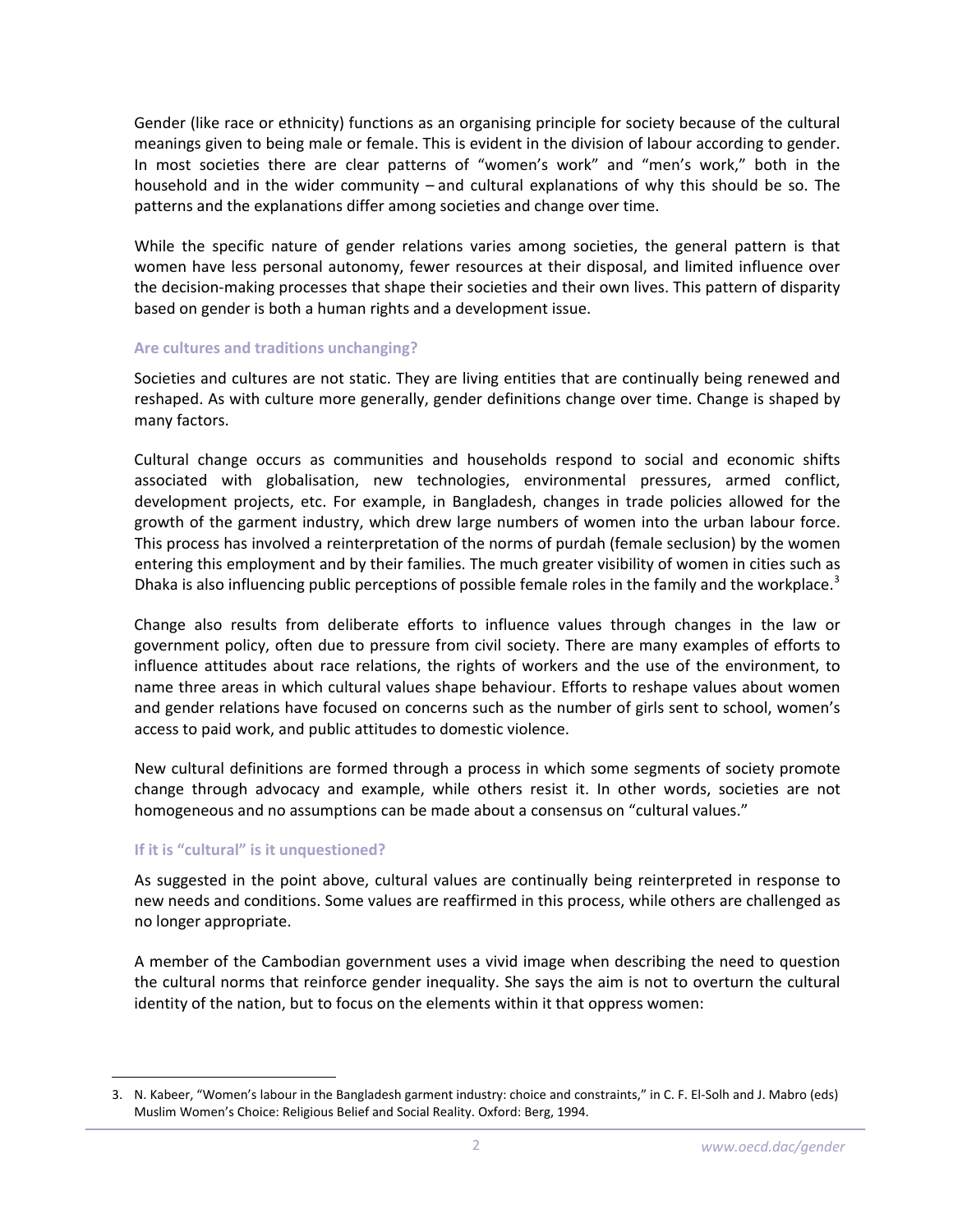"There is a Cambodian saying that men are a piece of gold, and women are a piece of cloth. The piece of gold, when it is dropped in mud, is still a piece of gold. But a piece of cloth, once it's stained, it's stained forever. If you are a prostitute, if you have been raped, if you are a widow, you are no longer that virginal piece of cloth. But men, whether they are criminal or have cheated on their wives, they are still a piece of gold. When there is such a saying, a perception, then there is something wrong with that culture and that's when you want to change it."<sup>[4](#page-2-0)</sup>

#### **Are there different interests that we should be aware of?**

We noted that gender identities and gender relations are critical aspects of culture because they shape daily life. Changes in gender relations are often highly contested, in part because they have immediate implications for everyone, women and men. This immediacy also means that gender roles – and particularly women's roles as wives and mothers – can be potent symbols of cultural change or cultural continuity.

The political potential of such symbols is evident in the ways that religious and political movements have focused on women's roles. This has served to highlight adherence to religious or cultural values – and resistance to "western" influences. In such contexts, internal efforts for change become even more complex as those advocating change can easily be dismissed as unpatriotic, irreligious, or tainted by the west. However, religious beliefs and national identity are also important to women. This is evident in the efforts by different groups of women to review interpretations of religious texts and to reaffirm values and traditions that support freedom and dignity for women. $5<sup>5</sup>$  $5<sup>5</sup>$ 

This example reinforces two points made earlier: that cultural values are constantly evolving rather than fixed and that there are different interests intervening in the process. Views about the role of women and about gender equality that are held by one person or group will not necessarily be held by others (and views will differ among women as well as among men). A balanced assessment of the potential for gender equality initiatives requires consultations with a range of actors, including those working for equality.

Post-Soviet countries provide another example. There the rhetoric of gender equality is associated with the propaganda of the soviet period. That women are "free to be women" – free of the requirement to be in the labour force – has been referred to as a benefit of the transition by politicians and officials. Women's organisations have noted that this serves to justify discrimination against women when there are too few jobs for all. Such organisations have been struggling to gain recognition from male‐dominated political and bureaucratic structures that women want (and need) to participate in the labour market and to maintain their human rights.<sup>[6](#page-2-2)</sup>

#### **Are development initiatives culturally‐neutral?**

 $\overline{a}$ 

Development is about change. Development initiatives (by governments, NGOs or development agencies) are investments in promoting social and economic change.

Some development initiatives aim to change values and practices that shape social relations ‐ consider, for example, the investments made in family planning and what this implies about family

<span id="page-2-0"></span><sup>4.</sup> Quoted in Sunam Naraghi Anderlini, Women at the Peace Table: Making a Difference. UNIFEM, 2000.

<span id="page-2-1"></span><sup>5.</sup> See issue on "Gender Religion and Spirituality," Gender and Development (Oxfam) Vol. 7 (1) (March 1999), and issue on "Women and culture" Gender and Development (Oxfam) Vol. 3 (1) (February 1995).

<span id="page-2-2"></span><sup>6.</sup> See, e.g., Bridger, S. et al., No More Heroines? Russia, Women and the Market. London: Routledge, 1996.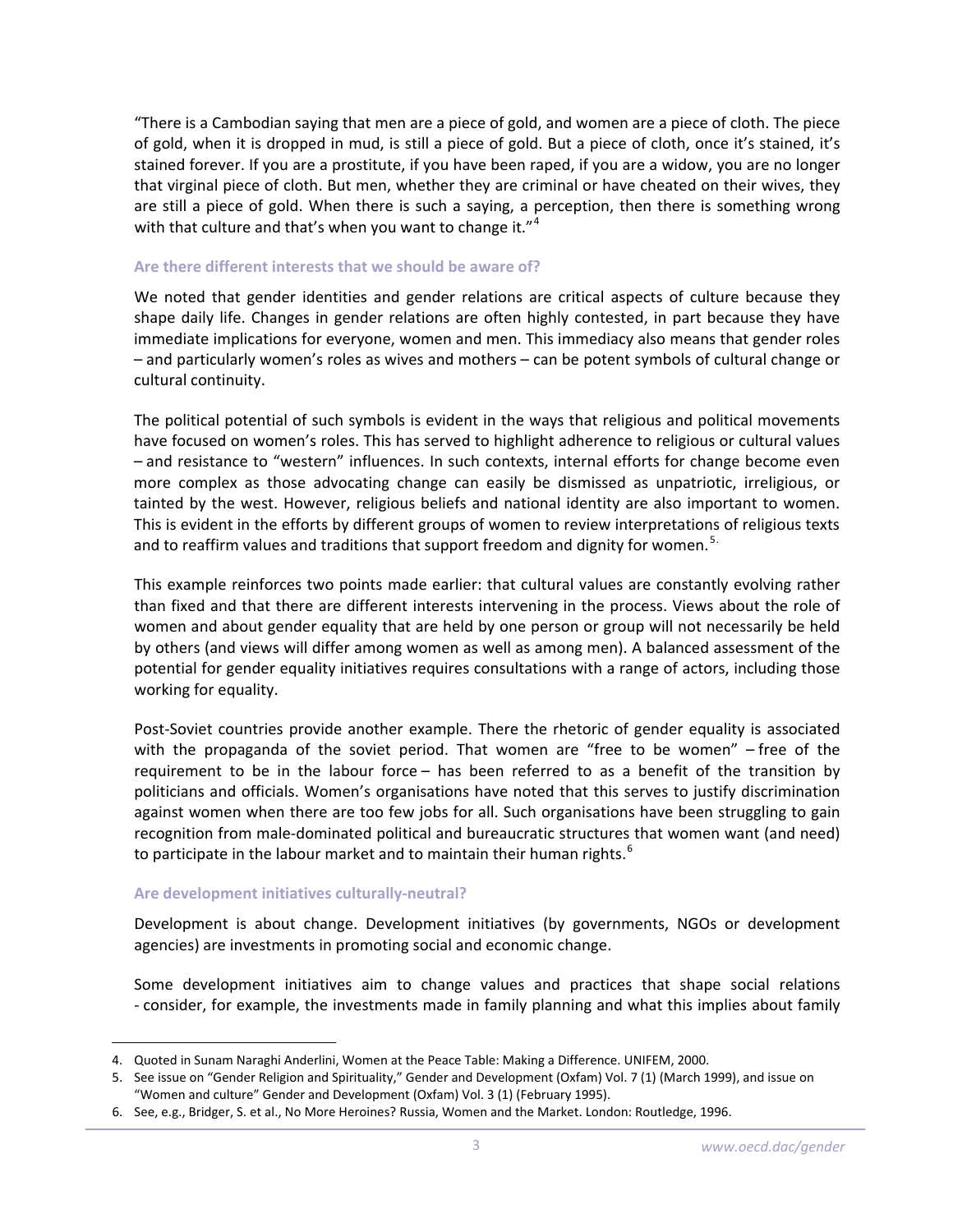structures. Development models also incorporate cultural values ‐ consider, for example, the concern with the transition to market economies, and the support for private property as a cultural value.

Other types of initiatives less obviously concerned with culture nevertheless have impacts on the social relations that characterise a culture. Consider, for example, the possible impacts of an improved road network linking rural and urban areas. New roads allow greater mobility of people and goods. Many villagers could benefit from better access to markets for farm products, to health services and to schools for their children. Others may not, for example, those producing a product such as clay pots that must now compete with cheaper and more durable plastic products. The roads could lead to an increase in rural‐urban migration. This could result in more households where men are absent and women take charge of farms and families. Or (depending on the region) women leaving villages for employment in urban areas. Can it be said that there has been no intervention in local culture? Or no impact on gender relations?

## **Can development initiatives be gender‐neutral?**

Decisions made in planning an initiative shape the type of impact that it will have on culture. Even if gender equality is not explicitly considered, decisions made in the planning process will have an effect on gender equality. For example:

a community-based rural water-supply initiative:

**could include** efforts to involve women as well as men in problem identification and management;

**or not**, in which case the strategy reinforces the idea that decision‐making is a male function and results in decisions that reflects only the priorities and perceptions of men.

a governance initiative concerned with the reform of the civil code:

**could include** research and public consultations on the equality implications of provisions on marriage, divorce, property in marriage, inheritance, etc.; **or not**, in which case it ignores an opportunity to review aspects of the civil law that in many countries institutionalise discrimination against women.

• an infrastructure initiative that restructures a national telephone company's exchanges, equipment and workforce:

**could include** consideration of the gender aspects of the employment restructuring and retraining required for the new system;

**or not**, in which case it misses the opportunity to contribute to increased equality in the future workforce of an important employer.

These examples show that the decisions taken in planning are not neutral with respect to gender equality, even where gender issues are not considered. To address this, CIDA's Policy on Gender Equality requires explicit consideration of gender equality issues in the planning process and a decision‐making process that supports progress toward gender equality. Partner countries agree on the gender equality goal, as noted below.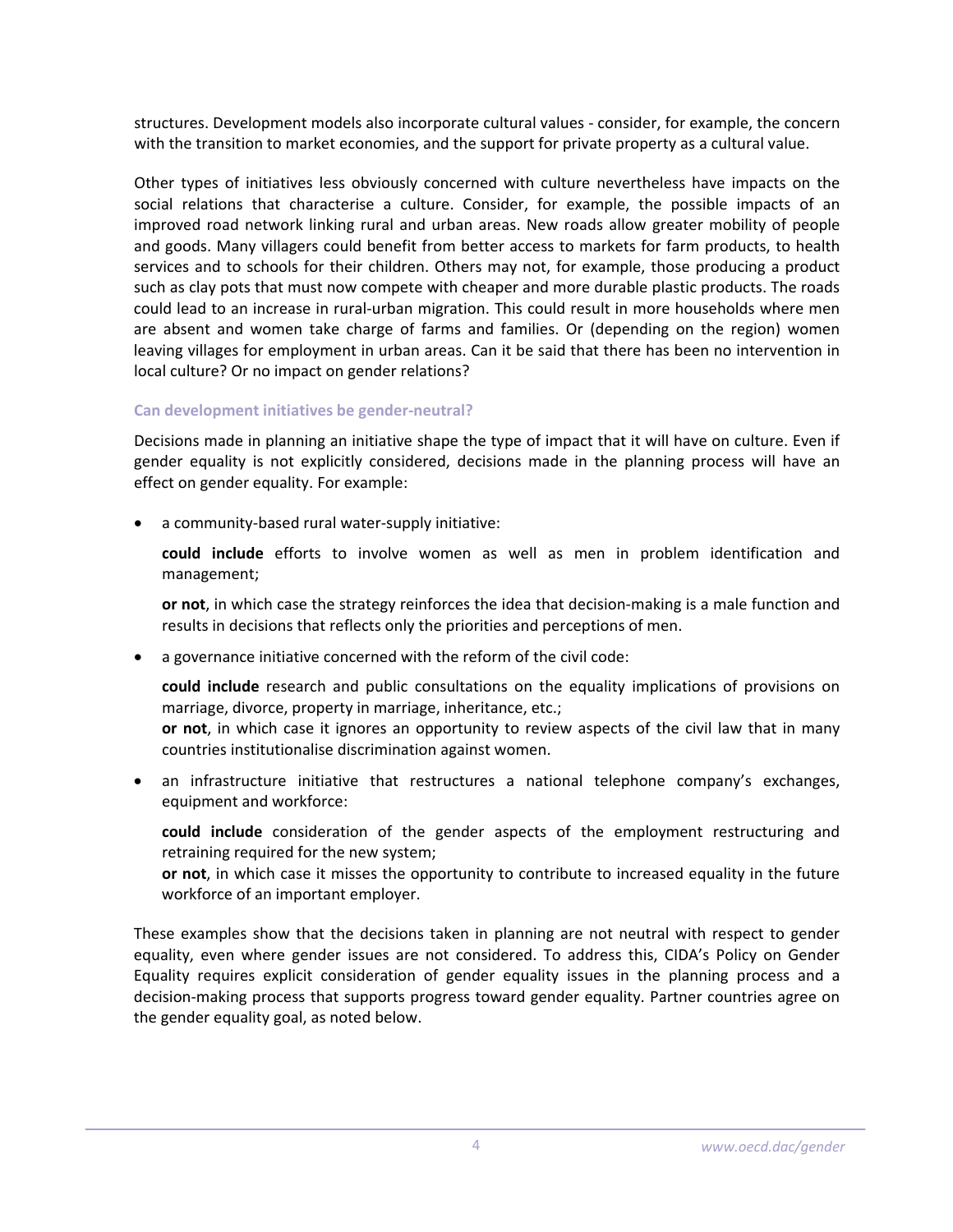#### **Are we imposing "western" values?**

The notion that gender equality is "western" ignores the ideals and activities of the women's movement in partner countries as well as commitments to gender equality by partner governments.

Governments in countries as diverse as Indonesia, Uganda, Jamaica and the Ukraine have undertaken commitments and action in support of gender equality. The commitments are stated in national constitutions and in international instruments such as the United Nations Convention on the Elimination of All Forms of Discrimination Against Women (CEDAW) and the 1995 Platform for Action (PFA) (see Box 1). These instruments reflect a broad international consensus on the elements of gender equality and the steps required to achieve it.

While practice has not fully caught up with these commitments, many steps have been taken. Actions by governments to promote change in cultural values and practices include changes in the law (on marriage, property, inheritance…), public education campaigns (about domestic violence, women's rights to education and health care…), and programme redesign (e.g., incorporation of gender equality themes in HIV/AIDS prevention initiatives).

| <b>Box 1. Equality commitments of partners</b>                           |                                                                  |  |
|--------------------------------------------------------------------------|------------------------------------------------------------------|--|
| The UN Convention on the Elimination of All Forms of                     | The <i>Platform for Action (PFA)</i> was adopted by              |  |
| Discrimination Against Women (CEDAW) has been                            | governments of all countries at the UN Fourth World              |  |
| ratified by about three-quarters of UN members.                          | Conference on Women in 1995. Progress is periodically            |  |
| Reports on implementation are made every four years.                     | reviewed at the international level. The PFA:                    |  |
| The Convention:                                                          | outlines strategic objectives and actions in relation            |  |
| includes articles on the elimination of                                  | to 12 critical concerns: poverty, education, health,             |  |
| discrimination in public life, civil status, education,                  | violence, armed conflict, the economy, power and                 |  |
| employment, health care and other aspects of                             | decision-making, government structures to support                |  |
| social and economic life;                                                | equality, human rights, media, the environment,                  |  |
| goes further than other human rights standards by                        | and the girl child;                                              |  |
| requiring states to take measures to eliminate                           | emphasises the responsibility of governments to                  |  |
| discrimination;                                                          | promote equality between women and men;                          |  |
| also requires states to take action to modify social                     | emphasises the relevance of gender equality                      |  |
| and cultural attitudes and practices that                                | commitments to government policy and                             |  |
| disadvantage women;                                                      | programmes in all sectors;                                       |  |
| applies to discriminatory actions by private                             | outlines responsibilities of NGOs and development                |  |
| organisations and enterprises as well as the state.                      | agencies as well as governments.                                 |  |
| For the text of the Convention and recent country reports, see:          | For the text of the PFA and selected national action plans, see: |  |
| <http: cedaw="" daw="" frame.htm="" womenwatch="" www.un.org=""></http:> | <http: followup="" womenwatch="" www.un.org=""></http:> .        |  |

Women's organisations in partner countries have been at the forefront of efforts to define gender issues and gender equality strategies. They have advocated adoption of instruments such as CEDAW and participated in formulating the PFA. They are becoming increasingly sophisticated in using these instruments to promote law reform and policy changes and to hold governments accountable for their commitments. Many women's organisations are also seeking to understand and respond to the complex inter‐connections between gender and nationality, tradition and religion. It remains a struggle for women's organisations to make their voices heard by the mainstream media and influential institutions. However, CIDA and its partners can make deliberate efforts to meet with women's organisations and hear their views.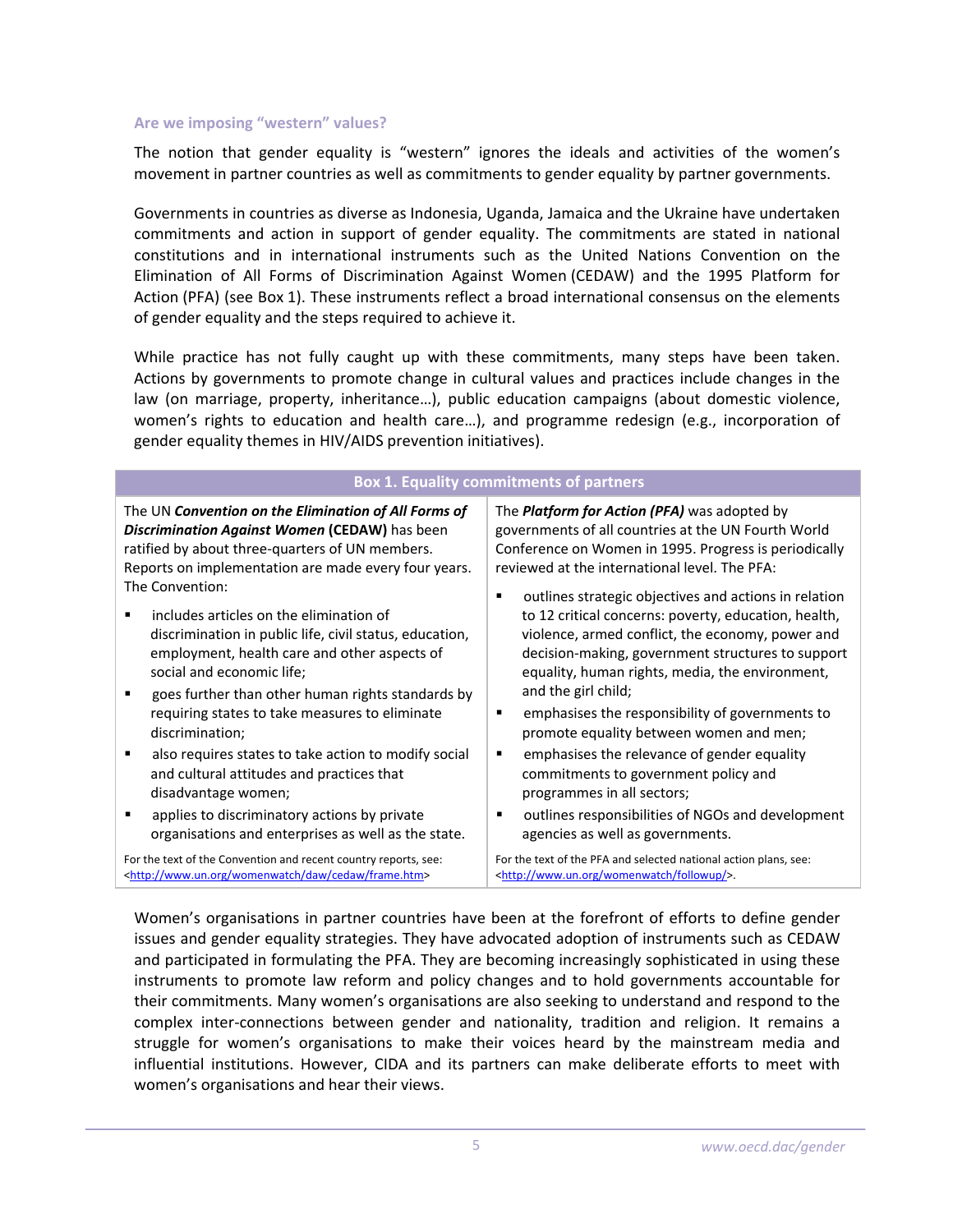## **Isn't cultural sensitivity important?**

It is of course important to be culturally sensitive. But respect for other cultures is not merely uncritical acceptance when culture, tradition or religion are invoked. We would not accept culture or tradition as a rationale for discrimination against an ethnic group ‐ rather we would look for opportunities to counteract prejudice and its consequences.

In relation to issues of women's position and gender equality, cultural sensitivity and respect would be better demonstrated by

- Adherence to the values of equality and women's rights espoused by the international community. These are important human rights commitments made by both Canada and partner countries that are undermined by the assumption that cultural values take precedence when they do not coincide with human rights norms.
- Recognition that any society includes different views and interests on gender relations. The assumption that cultural values are static ignores the process of conflict and change under way in any culture. It also disregards the efforts of women (and men) in that society who are questioning cultural values and working toward equality.
- Recognition that decisions about what aspects of culture and tradition to protect are not for outsiders to make. Assuming a role in protecting cultures from changes in gender relations is an outside imposition, as much as the imposition of change based on our own cultural values. A more respectful approach is to consult with women and equality advocates to learn how they are defining issues and what they see as potential ways forward.

#### **What about women's empowerment?**

Strategies that support women's empowerment can contribute to women's ability to formulate and advocate their own visions for their society – including interpretations and changes to cultural and gender norms.

CIDA's *Policy on Gender Equality* emphasises the importance of women's empowerment to the achievement of gender equality. It provides a definition of empowerment and indicates a role for development cooperation:

"Empowerment is about people ‐ both women and men ‐ taking control of their lives: setting their own agendas, gaining skills, building self‐confidence, solving problems, and developing self‐reliance….

"Outsiders cannot empower women: only women can empower themselves to make choices or speak out on their own behalf. However, institutions, including international cooperation agencies, can support processes that increase women's self‐confidence, develop their self‐reliance, and help them set their own agendas."

UNDP's 1995 Human Development Report, in making the case for an "engendered approach," highlights the importance of women's empowerment to social and cultural change:

"The engendered development model, though aiming to widen choices for both men and women, should not predetermine how different cultures and different societies exercise these choices. What is important is that equal opportunities to make a choice exist for both women and men."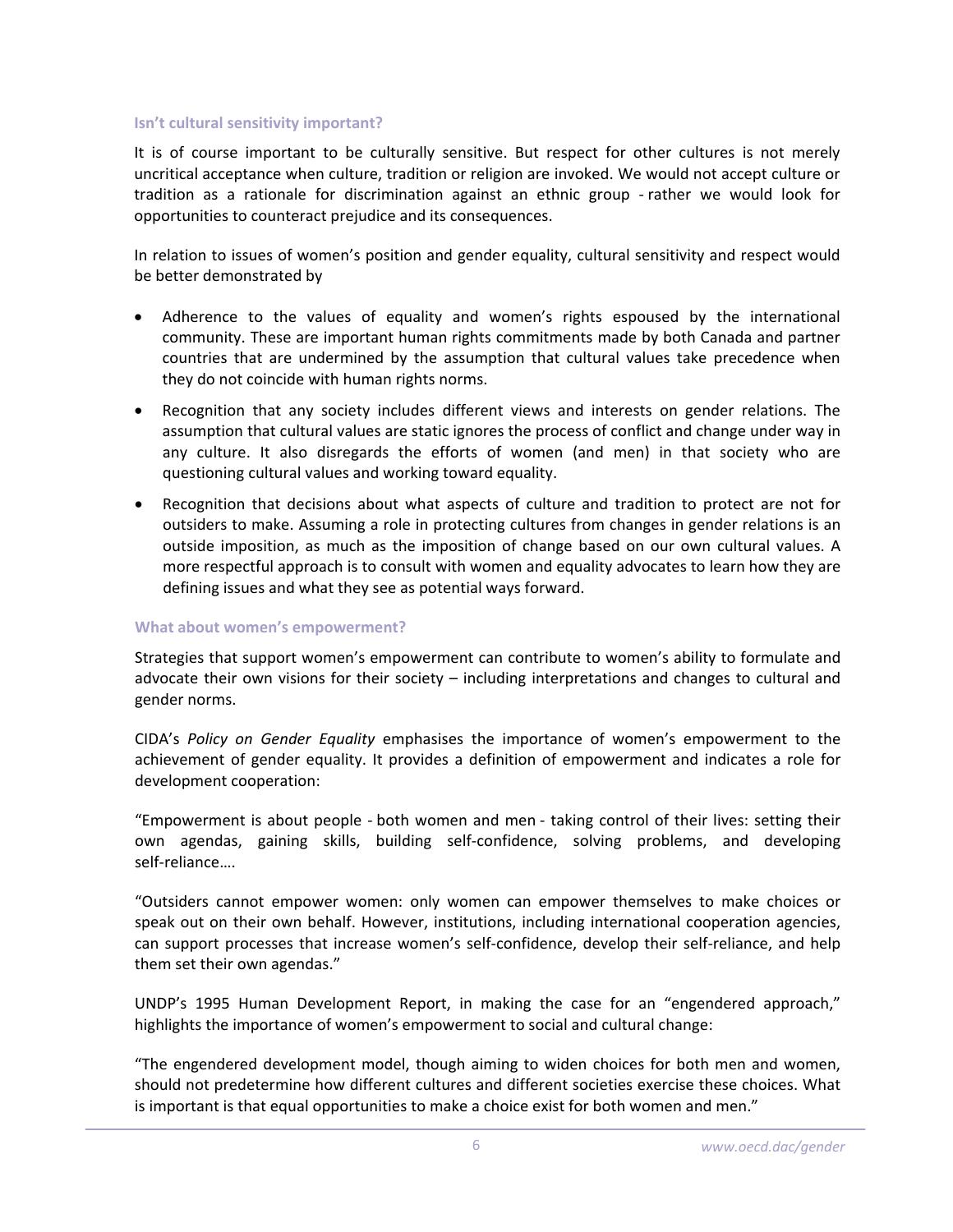#### **And what about men?**

Although this is often overlooked, gender is an aspect of the social identity of men as well as women. Just as there are cultural norms and expectations about women's roles, there are also cultural norms and expectations of men as leaders, husbands, sons and lovers that shape their behaviour and opportunities.[7](#page-6-0)

Aspects of gender expectations may have costs and disadvantages for men (the expectation that they will take up arms and the defence of the nation, for example). However, the overall pattern of gender relations favours men in the distribution of resources, opportunities and power. Men's privileged position also gives them disproportionate power in determining the values that prevail.

To date, the struggle for increased equality between women and men has been led by women. Recent developments include the formation of men's networks for gender equality and the "white ribbon" campaigns initiated by men in Canada and other countries such as Nicaragua against domestic violence. These are promising signs as the achievement of gender equality will require the participation of men as well as women.<sup>[8](#page-6-1)</sup>

Development agencies are beginning to realise the importance of involving men in initiatives for gender equality. In some cases, this has been motivated by resistance from men when they were not informed of the wider benefits of women‐specific initiatives. Other initiatives pursue the more ambitious objective of engaging men in promoting equality. Certain initiatives related to reproductive health have been particularly innovative in involving men in exploring the links between inequality and the well-being of families and communities.<sup>[9](#page-6-2)</sup>

## **What should we be doing?**

 $\overline{a}$ 

The question is not whether we intervene in local culture, but how. For all development initiatives, the challenge is to gain a better understanding of the context and in particular to:

- identify opportunities for positive steps in support of gender equality;
- be informed about and work in co-operation with change efforts by governments and civil society organisations in partner countries.

These challenges are particularly relevant to initiatives that do not focus specifically on women's rights and gender equality. Most development resources are directed to sectors such as education, health, infrastructure, or to issues such as economic reform, poverty reduction, or capacity development. Given that such initiatives account for most development investment, they will also account for most of the impact on people – and the impacts, both intended and unintended, on culture and on gender equality.

## **…establish a constructive dialogue with partners**

A constructive dialogue with partners on gender equality issues is best established when an initiative is first being contemplated. This requires professionalism and a long-term view.

<span id="page-6-0"></span><sup>7.</sup> See issue on "Men and Masculinity," Gender and Development (Oxfam) Vol. 5 (2) (June 1997).

<span id="page-6-1"></span><sup>8.</sup> The UNDP website and men and gender equality provides useful links to various groups and to other resources. See: <http://www.undp.org/gender/programmes/men/men\_ge.html>

<span id="page-6-2"></span><sup>9.</sup> On initiatives that deal with male resistance, see e.g. <http://www.popcouncil.org/publications/seeds/seeds16.html>. On initiatives in reproductive health, see: <http://www.rho.org/html/menrh\_overview\_.htm#designing>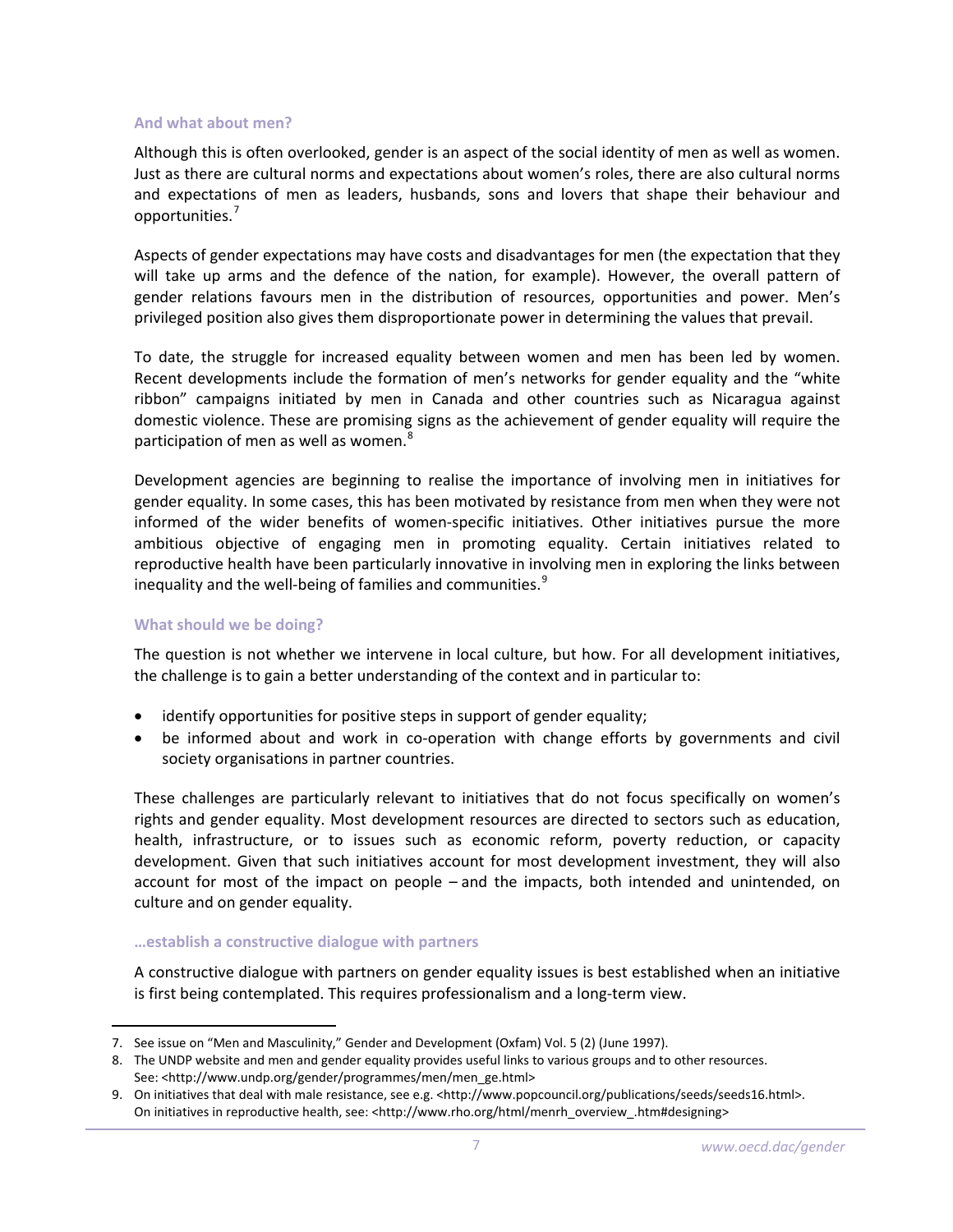Not all partner agencies, or all officials within an agency, will be knowledgeable about the equality commitments in law and government policy or the perspectives of women's organisations. Some will be ambivalent or opposed to the changes implied by the pursuit of equality. Too often, discussions of gender equality are dropped when partners show a lack of understanding or enthusiasm. However, development workers have a professional responsibility to support state commitments to gender equality and to reinforce the human rights and development perspectives on which they are based.

Box 2 on the last page of this note focuses on strategies for talking to partners about gender equality. In short: prepare appropriately, be ready to make contributions to the discussion, allow for the time required to develop mutual trust and respect, and adhere to the long-term objective of gender equality.

## **… build on a gender analysis**

A gender analysis is required for all initiatives as it ensures that planning is based on facts and analysis rather than assumptions.

Gender analysis has been advocated for over 20 years because of findings that projects can fail due to lack of information about basic cultural patterns such as the division of labour by gender within households and about the rewards and incentives associated with the division of labour. A gender analysis is therefore a means of increasing the quality and effectiveness of initiatives as well as supporting gender equality.

A gender analysis should provide information and analysis about the families and communities that will be targeted or affected by an initiative – about activities, needs and priorities, whether and how these differ by gender, and the implications for the proposed initiative. It should identify local and national initiatives for gender equality – the efforts by governments and civil society to pursue these issues, and how the initiative can complement these efforts. A gender analysis is the basis for planning an initiative that has realistic objectives and activities related to gender equality.

CIDA's *Policy on Gender Equality* identifies the basic elements of a gender analysis. Many guides are available to assist in identifying the issues that should be considered in different sectors or types of initiative. Three points that are particularly important about a gender analysis:

- it requires skilled professionals with adequate resources;
- it benefits from the use of local expertise;
- the findings must be used to actually shape programme design.

## **… be innovative**

There are no blueprints to apply. The particular actions appropriate in a specific situation will depend on the policy environment, the relations established with partners, and the findings of the gender analysis.

Appropriate action also depends on the capacity of project planners to be innovative. A CIDA‐supported initiative with local organisations in Pakistan provides a good example. In one community, constraints to women's participation in joint meetings with men were overcome by using a speaker and microphone to connect men's and women's groups – the two groups could share ideas and interact while still meeting separately. This approach was a constructive response to the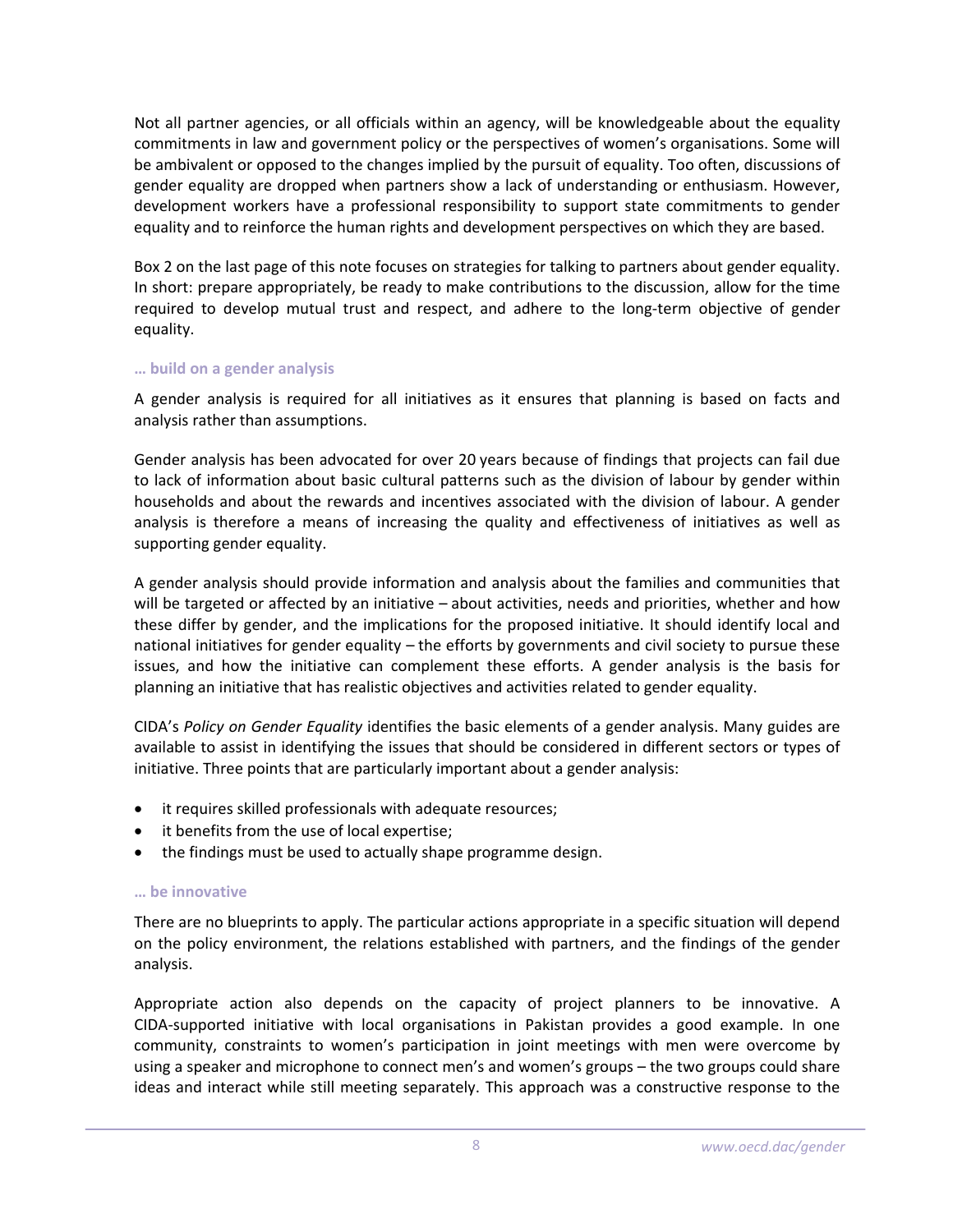situation that served to affirm the legitimacy of women's participation in discussions and decision‐ making.

## **Finally …**

Finally, remember that we are directing attention to gender equality because it is an important development (and human rights) issue, not because we have the answers about what a society based on gender equality would be. Nor will (or should) women and men in other societies necessarily make the same choices we do. When development initiatives start with a commitment to work toward greater gender equality, they can play an important role in increasing awareness of inequalities, in supporting a constructive search for solutions, and in enabling women to have an effective voice in this process.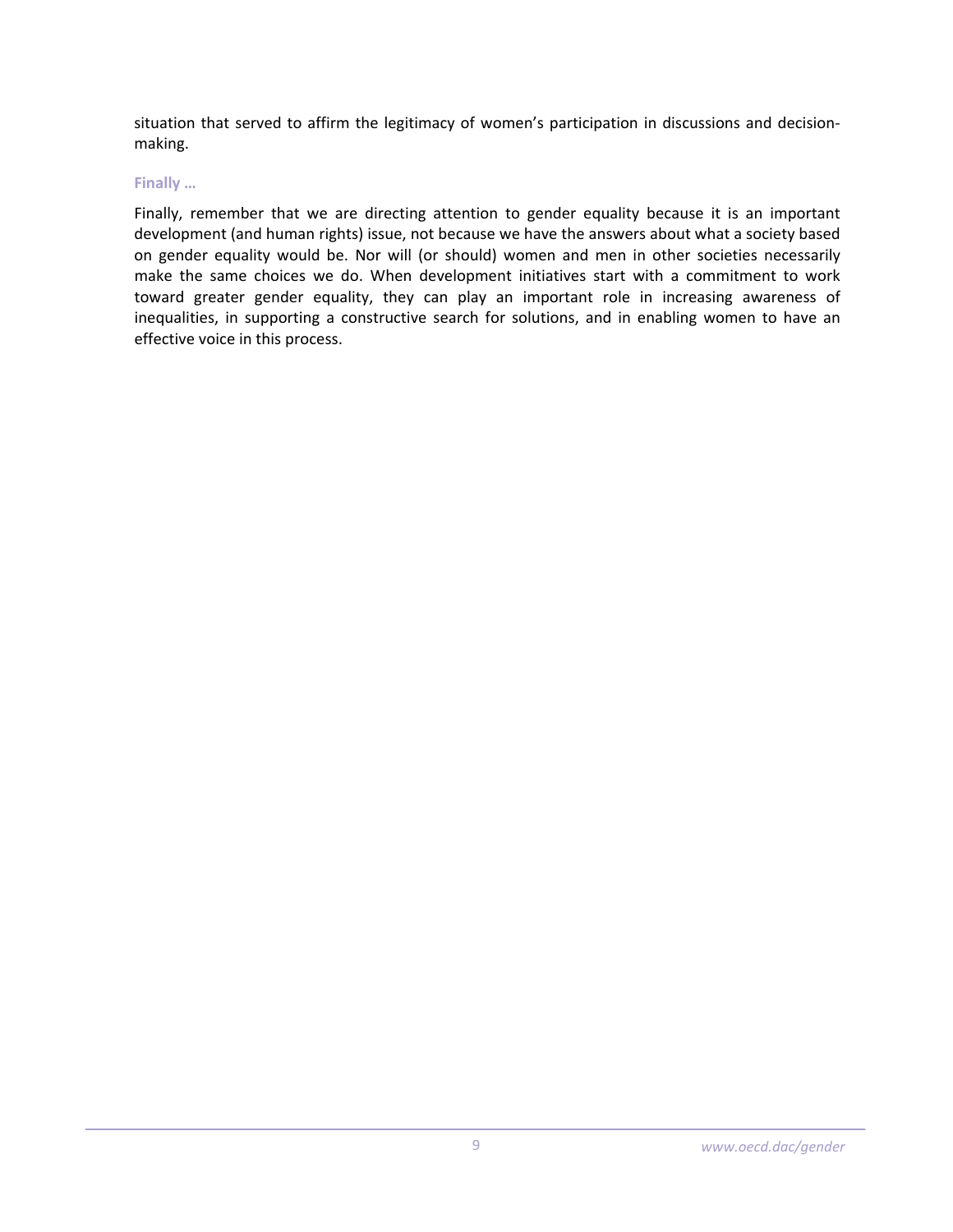## **Box 2. Talking about gender equality with partners**

#### **Preparing yourself:**

- **Take an approach that reflects your own respect for gender equality as a development objective.** Gender issues should be addressed as part of the main discussion about the sector or initiative in question. If they are just an extra agenda item ("finally, let us discuss the gender aspects…") there is an implicit invitation to disregard them.
- **Do your research.** Start the discussion from an informed position. Investigate the gender equality issues that are relevant to the sector or initiative. Identify relevant government initiatives. Find out what women's organisations have to say.
- **Identify internal allies.** Identify individuals or units in the partner organisation who are interested in gender equality issues (as a matter of personal commitment or organisational responsibility). Gain their views on issues and possibilities.
- **Use clear language and make the issues concrete.** Raise the issues in a way that makes sense to partners. For example, if you want to ensure that the benefits of an agricultural diversification initiative reach both women and men, then begin the discussion by saying that. Partners are more likely to be engaged when the relevance to people or to the country is clear.
- **Draw on national commitments to women's rights and gender equality.** All partner countries have endorsed the Beijing *Platform for Action* and most have ratified the *Convention on the Elimination of All Forms of Discrimination Against Women.* Many have also formulated strategies to guide implementation of these commitments. These are important tools for dialogue on gender equality because they ground the discussion in commitments already made by partners.

#### **Monitoring reactions:**

Many people are ambivalent about gender equality or opposed to the changes it entails (including people in development agencies) and thus avoid taking real action. It is important to recognise different forms of avoidance and to respond constructively.

|                                     | Ways that action is avoided                                                                                                                                                                                                                                                              | Constructive actions in response                                                                                                                                                                                                                                    |
|-------------------------------------|------------------------------------------------------------------------------------------------------------------------------------------------------------------------------------------------------------------------------------------------------------------------------------------|---------------------------------------------------------------------------------------------------------------------------------------------------------------------------------------------------------------------------------------------------------------------|
| Denial                              | Stating that gender equality is not a concern<br>for the country (or region, or community),<br>or that a particular programme does not<br>discriminate against women.                                                                                                                    | Present sound empirical evidence (statistics, oral<br>histories, research) that documents<br>gender<br>disparities and discriminatory practices.                                                                                                                    |
| Speaking on<br>behalf of<br>"women" | Generalising one or two experiences into a<br>broad statement about all women, or<br>presuming that own experience justifies a<br>statement about "what women want" or<br>need (generally ignoring the fact that<br>women are not a homogenous group).                                   | Find research that provides a more reliable<br>perspective. Demonstrate the<br>need for an<br>understanding of the specific situation and<br>promote the use of gender-sensitive participatory<br>methods, dialogue with women's organisations<br>etc.              |
| Token action                        | Acknowledging that something should be<br>done, but selecting an action that can only<br>have limited impact (a small add-on project<br>or project component) or focusing on<br>women's participation in a project activity<br>(rather than the project's impact on gender<br>equality). | Shift attention to the results of the initiative. Ask<br>questions about how the project will change the<br>way in which the partner serves its public $-$ is<br>there an opportunity in the project to improve<br>services to women or impacts on gender equality? |